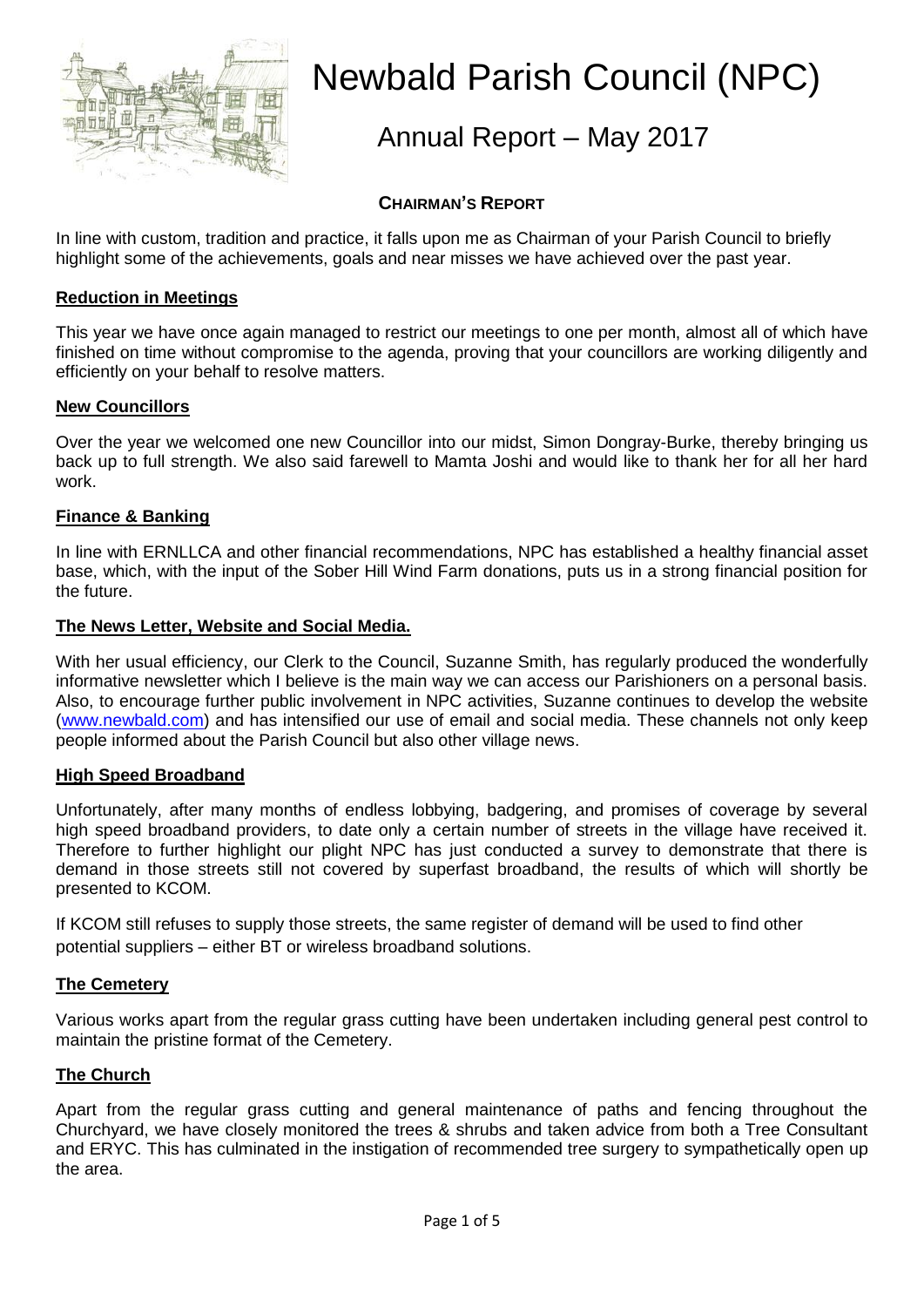# **Health & Safety + Risk Assessments**

Health & Safety along with Risk Assessments form a major part of our duties in respect of all NPC owned or controlled areas and I can confirm that these have been undertaken thoroughly and efficiently on all occasions where they have been a legal requirement.

# **Sober Hill Wind Farm**

Donations from the Sober Hill Wind Farm have made a big impact on the village as a whole and on NPC in particular, whose duty it is to administrate and distribute the funds within the legal parameters. These funds, which total index linked £24,600.00 each year, have been fairly and justly allocated, with the following amounts having been awarded during the 2016-17 financial year:

- 1) Newbald Playing Field Association (NPFA) £6,633.99 towards new playground equipment and maintenance for the football team
- 2) Newbald Village Hall Management Committee (NVHMC) £6,000.00 towards the installation of audio-visual facilities and internet access.
- 3) Newbald Village Hall Management Committee (NVHMC) £10,071.00 towards the replacement of tables and chairs
- 4) Newbald Young People's Project (NYPP) £2,000 towards the sustainability of the Church Rooms.

In May 2017, NPC also awarded the following grants from the Sober Hill Wind Farm Community Benefit Fund income received in November 2016:

- 1) Newbald Playing Field Association £7,238.94 for 'General Maintenance and Football Away Kit'
- 2) Newbald Village Hall £1,190.00 for 'Planning Approval and Design and Access Statement'
- 3) Newbald Village Hall £1,213.00 for the Project 'Electricity Disconnect/Reconnect'
- 4) Newbald Village Hall £4,113.00 for the Project 'Phase 1 Part Funding' , which relates to the redevelopment of the toilets and improvements to the kitchen.

#### **Charles Stather and William Gill Charities**

These charity funds were set up many years ago primarily to provide coal and shoes to the poor of the village. However, due to the charities not being utilised over the past few years, they had lost charitable status leaving several thousand pounds in their coffers. It was therefore decided to withdraw the funds from the accounts and distribute them equally to the following village charities: Newbald Village Hall, Newbald Young People's Project (Church Rooms) and Newbald Playing Fields Association. Each received £2,291.16.

#### **The Mires & The Becksies**

Yorkshire Wildlife Trust has been employed to maintain the Eco-environment and general maintenance of both The Mires & The Becksies, both of which I believe have done admirably.

# **The Green**

The Green and general surrounding area is a constant issue with regards to traffic, parking and speeding, all of which NPC have discussed at length with ERYC and the Police, but this remains an ongoing consultation process.

However, on a more positive note, the recently installed defibrillator in the telephone box continues to be invaluable to those parishioners and visitors requiring speedy medical assistance. The telephone box will be refurbished during summer 2017.

#### **Planning Permissions**

We have naturally been involved in the approval or otherwise of planning applications, and whilst I believe we have always made our decision in the best interest of the village, there is always the odd one which gets overruled. One example is the proposed pig farm near Moor Farm, Cliff Road, which we vehemently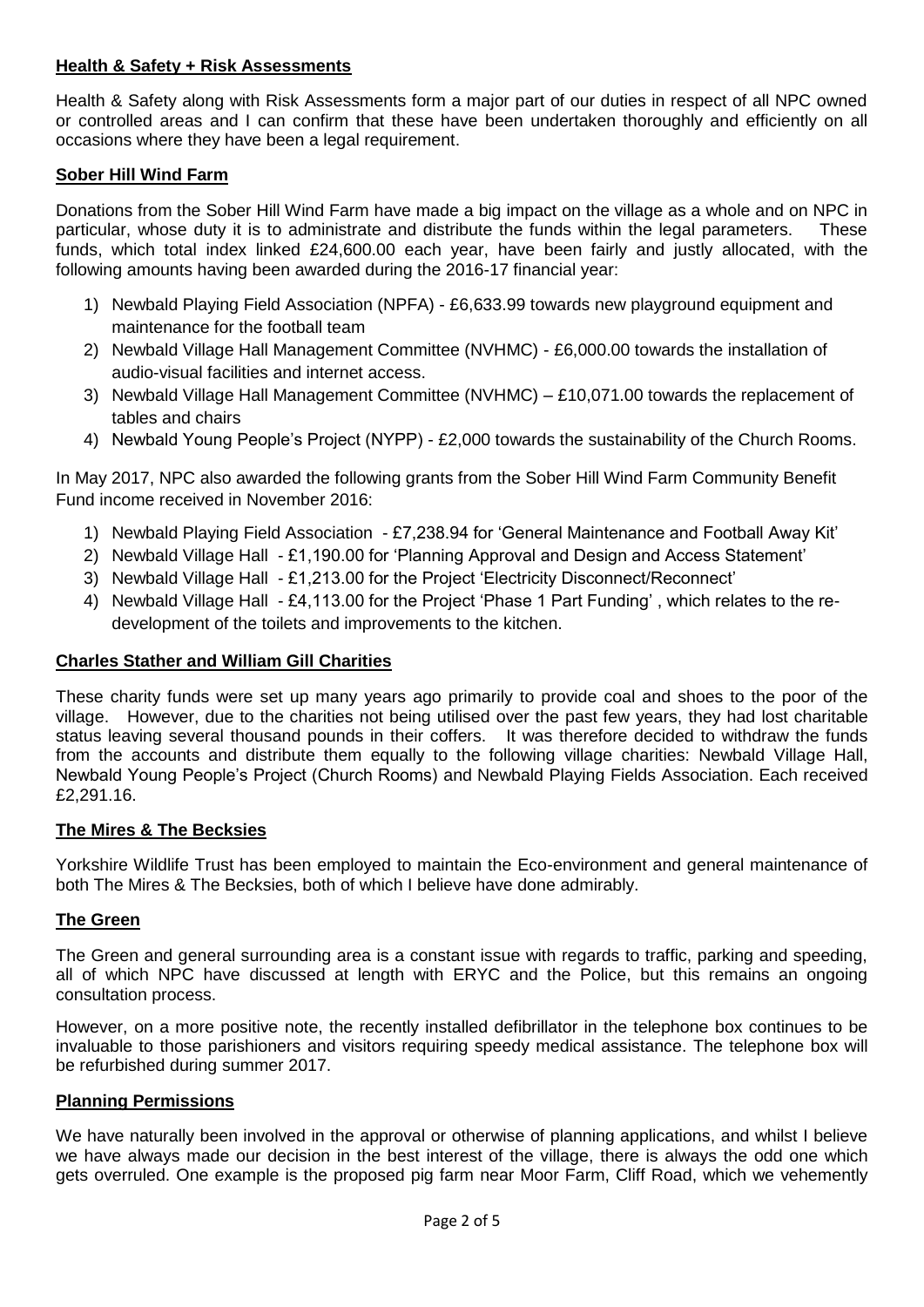fought against. Unfortunately the planners at ERYC came to a different conclusion and granted outline planning permission.

# **The Village Hall**

During the year NPC has been in close contact with the Newbald Village Hall Management Committee primarily via our representative, Ed Openshaw, who has worked closely with the newly formed vibrant Village Hall Committee to formulate the upgrading and extending of the existing facilities for the benefit of the community as a whole.

#### **General Maintenance**

Throughout the year we have regularly overseen and maintained the Beck which is an endless source of discussion as well as all the benches which have been re-varnished.

#### **Unfortunately there are always some items which fail to get resolved to the satisfaction of all, even though we as a council have tried our best.**

# **Dog Fouling**

Like many other Parish Councils the problem of dog fouling is constantly being raised on our agenda, and we as a council are dedicated to try and resolve this matter as a priority. However, we can only be successful if those offending get a conscience. We were pleased to be approached by some local entrepreneurial Year 6 children who formed 'Poo Busters' and raised £328 to purchase four Dog Waste Bag Dispensers. These were installed outside the school, at the bottom of Dot Hill, next to the Playing Field and near the Village Hall. NPC has adopted them and continues to fund their maintenance and the ongoing provision of dog waste bags.

In conclusion I believe that we as a Parish Council have acted responsibly, pro-actively and effectively to resolve all manner of issues for the good and wellbeing of our village, whilst always adhering to the legal and financial constraints to which we are bound.

#### **Cllr. Gavin Steward Chairman, Newbald Parish Council**

| <b>Attendance Newbald</b><br><b>Parish Council Full</b><br><b>Council Meeting</b> | <u>م</u><br>09.05. | 06.06.26 | ဖ<br>04.07.1 | ဖ<br>.08.1<br>5 | ဖ<br>÷<br>$\overline{0}$ .<br>5<br>Õ | ဖ<br>÷<br>$\ddot{\bullet}$<br>÷.<br>7 | ဖ<br>$\div$<br>$\div$<br>÷.<br>5 | ဖ<br>$-12.1$<br>8 | 09.01.17 | 06.02.17 | 06.03.17 | 04.04.17 |
|-----------------------------------------------------------------------------------|--------------------|----------|--------------|-----------------|--------------------------------------|---------------------------------------|----------------------------------|-------------------|----------|----------|----------|----------|
| <b>John Barrett</b>                                                               |                    |          |              |                 |                                      |                                       |                                  |                   |          |          |          |          |
| <b>Becky Clarke</b>                                                               |                    |          | A            |                 |                                      |                                       |                                  | A                 |          |          | A        |          |
| <b>Simon Dongray-Burke</b>                                                        |                    |          |              |                 |                                      |                                       |                                  |                   |          |          |          |          |
| <b>John Howard</b>                                                                |                    |          |              |                 |                                      |                                       |                                  |                   |          |          |          |          |
| <b>Elsie Huntington</b>                                                           |                    |          |              |                 | A                                    |                                       |                                  |                   |          |          |          |          |
| <b>Mamta Joshi</b>                                                                |                    | A        | A            |                 | A                                    |                                       | A                                |                   |          |          |          |          |
| <b>Geoff Lewis</b>                                                                |                    |          |              |                 | A                                    |                                       | A                                |                   |          |          |          |          |
| <b>Edward Openshaw</b>                                                            |                    |          |              |                 |                                      |                                       |                                  |                   |          |          |          | A        |
| <b>Beccy O'Sullivan</b>                                                           |                    | Α        |              |                 | A                                    |                                       |                                  | A                 |          |          | A        |          |
| <b>Beverley Smith</b>                                                             |                    | A        | A            |                 | A                                    |                                       | A                                |                   | A        |          | A        |          |
| <b>Gavin Steward</b>                                                              |                    |          |              | A               |                                      |                                       |                                  | A                 |          |          |          |          |
| <b>Paul Weatherstone</b>                                                          |                    |          |              |                 |                                      |                                       |                                  |                   |          |          |          |          |

# **Newbald Parish Council Attendance Register 2016-2017**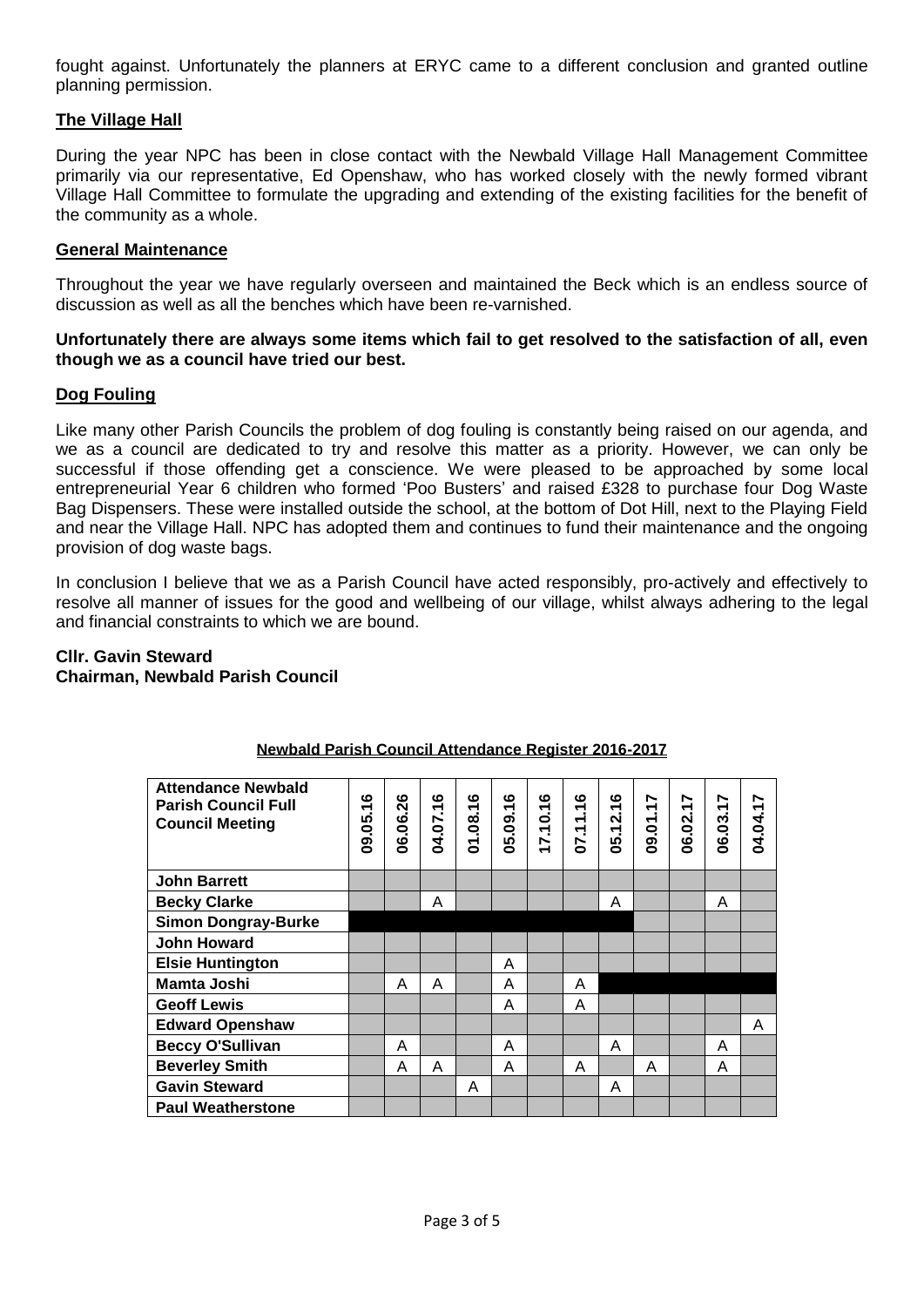# **RECEIPTS AND PAYMENTS ACCOUNT FOR THE YEAR ENDED 31ST MARCH 2017**

| 2015/2016              |                                                                                                 | 2016/2017                |                      |
|------------------------|-------------------------------------------------------------------------------------------------|--------------------------|----------------------|
| £                      | <b>RECEIPTS</b>                                                                                 | £                        |                      |
| 29,364.00              | Precept                                                                                         | 29,358.88                |                      |
| 49,276.88              | Sober Hill Wind Farm fund money received from developer                                         | 24,998.00                |                      |
| 20.89                  | Bank Interest - Newbald Parish Council                                                          | 14.43                    |                      |
| 20.11                  | Bank Interest - Sober Hill Wind Farm                                                            | 15.99                    |                      |
| 1,249.20               | Allotments                                                                                      | 1,488.36                 |                      |
| 2,347.00               | Cemetery                                                                                        | 1,798.00                 |                      |
| 697.52                 | Grass Cutting Contribution from the Playing Field Association                                   | 360.01                   |                      |
| 1,270.00               | <b>ERYC Grant for the defibrillator</b>                                                         | 0.00                     |                      |
| 55.41                  | Former charity money ring fenced for good causes                                                | 2,188.68                 |                      |
| 832.36                 | VAT recovered                                                                                   | 1,404.04                 |                      |
| 0.00                   | Money raised by village initiative for dog poo bag dispensers                                   | 368.29                   |                      |
| 0.00                   | Refund of bank charges                                                                          | 4.00                     |                      |
|                        | <b>Total Receipts</b>                                                                           |                          |                      |
| 85,133.37              |                                                                                                 | 61,998.68                |                      |
|                        |                                                                                                 |                          |                      |
|                        | <b>PAYMENTS</b>                                                                                 |                          |                      |
| 19,470.97              | <b>General Administration</b>                                                                   | 24,644.74                |                      |
| 509.95                 | <b>NPC Grants</b>                                                                               | 350.00                   |                      |
| 0.00                   | Charity money paid out as grants                                                                | 6,874.71                 |                      |
| 24,127.60              | Sober Hill Wind Farm Grants                                                                     | 24,704.99                |                      |
| 152.50                 | Training                                                                                        | 72.00                    |                      |
| 334.30                 | Centenary bench project                                                                         | 0.00                     |                      |
| 625.00                 | Welcome to Yorkshire' Event Expenses                                                            | 0.00                     |                      |
| 2,020.00               | Defbrillator installation                                                                       | 0.00                     |                      |
| 295.00                 | Christmas Tree                                                                                  | 340.00                   |                      |
| 0.00                   | Purchase of dog bag dispenser units and refills                                                 | 364.70                   |                      |
| 1,415.28               | VAT                                                                                             | 1,709.82                 |                      |
|                        |                                                                                                 |                          |                      |
|                        | <b>Running Costs:</b>                                                                           |                          |                      |
| 1,795.50               | Allotments                                                                                      | 1,197.00                 |                      |
| 789.03                 | Cemetery maintenance costs                                                                      | 668.59                   |                      |
| 140.00                 | Clock                                                                                           | 155.00                   |                      |
| 503.36                 | Grass Cutting - Playing Field                                                                   | 1,440.04                 |                      |
| 3,666.63               | Grass cutting churchyd+cemetery                                                                 | 3,625.97                 |                      |
| 1,342.29               | <b>Street Lighting</b>                                                                          | 1,369.14                 |                      |
| 0.00<br>625.60         | Severe weather                                                                                  | 0.00<br>890.00           |                      |
| 3,739.50               | Churchyard maintenance costs<br>Maintenance - Mires, Green, Village Hall                        | 700.00                   |                      |
|                        |                                                                                                 |                          |                      |
|                        |                                                                                                 |                          |                      |
| 61,552.51              | <b>Total Payments</b>                                                                           | 69,106.70                |                      |
|                        |                                                                                                 |                          |                      |
| 23,580.86              | NET PAYMENTS/RECEIPTS                                                                           | -7,108.02                |                      |
|                        |                                                                                                 |                          |                      |
|                        | <b>RECEIPTS AND PAYMENTS SUMMARY</b>                                                            |                          |                      |
|                        |                                                                                                 |                          |                      |
| 38,893.11              | BALANCE brought forward at 1st April 2016                                                       | 62,473.97                |                      |
| 23,580.86<br>62,473.97 | Add Net Income/deficit for year as shown above<br>Fund Balance carried forward at 31 March 2017 | $-7,108.02$<br>55,365.95 |                      |
|                        |                                                                                                 |                          |                      |
|                        | These cumulative funds are represented by                                                       |                          |                      |
|                        |                                                                                                 |                          | at end of March 2017 |
|                        | NPC Unity Current Account Balance                                                               | 23,823.85                | at end of March 2017 |
|                        | <b>NPC HSBC Current Account Balance</b>                                                         | 436.40                   |                      |
|                        | Less unpresented cheques                                                                        | 0.00                     |                      |
|                        | add unbanked receipts                                                                           | 0.00                     | at end of March 2017 |
|                        | NPC HSBC Deposit account balance                                                                | 3,571.24                 | at end of March 2017 |
|                        | Sober Hill Wind Farm Current Account Balance                                                    | 25,102.91                | at end of March 2017 |
|                        | Sober Hill Wind Farm Deposit account balance                                                    | 2,431.55                 |                      |
|                        |                                                                                                 | 55,365.95                |                      |
|                        |                                                                                                 |                          |                      |